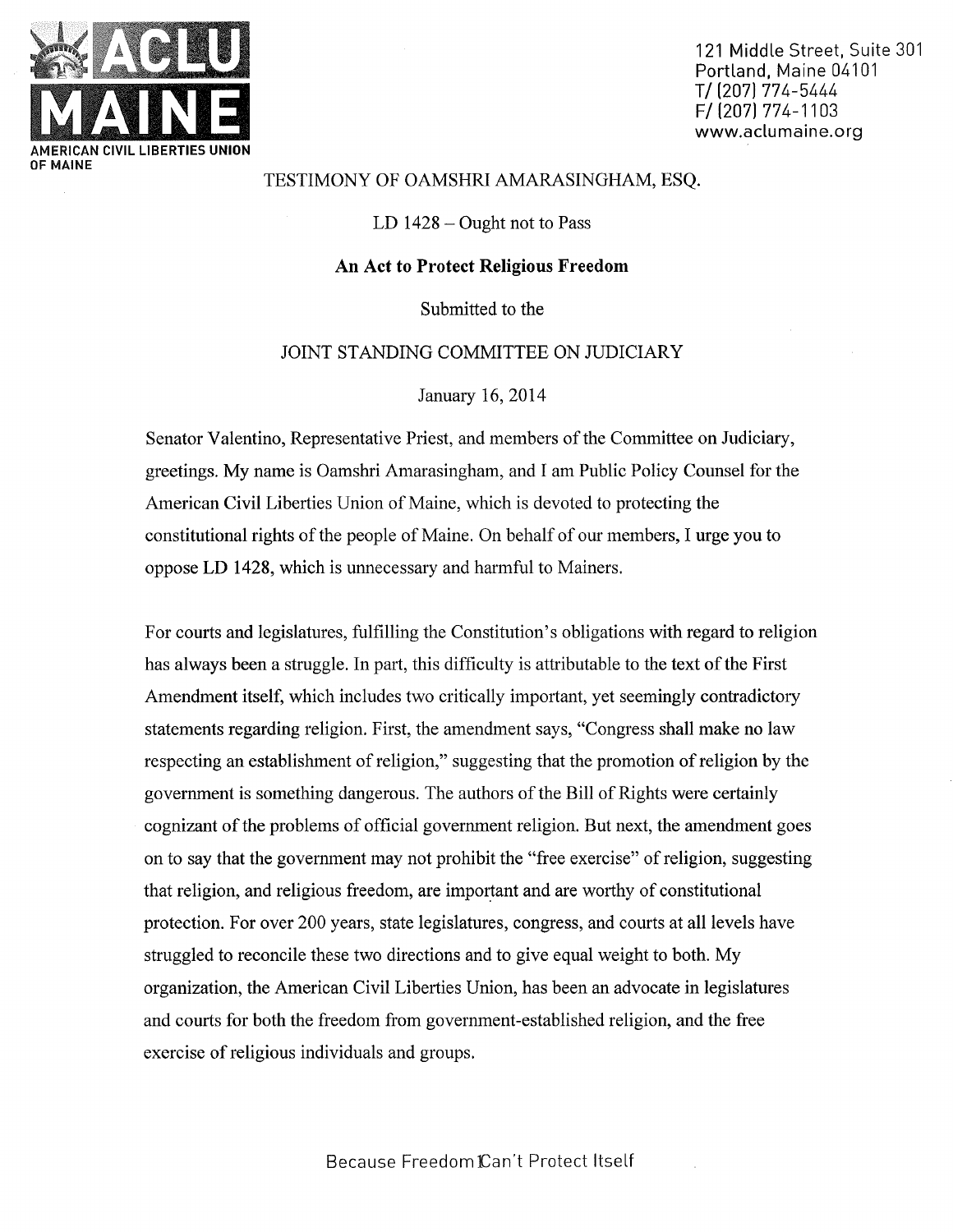We oppose LD 1428 because it goes beyond what the Constitution will tolerate. Contrary to the title of the bill, LD 1428 does not protect religious freedom  $-$  which is robustly protected by the federal and state constitutions, $<sup>1</sup>$  federal and state statutes, $<sup>2</sup>$  and two-</sup></sup> hundred years of jurisprudence. This bill does not provide legal protection for religion, but rather it elevates religious law over all other forms of law. In a democratic society, committed to the rule of law, this principle cannot stand. LD 1428 would give every  $person - defined broadly to include any legal entity - veto power over any law,$ ordinance, or government policy.

Under LD 1428, every law and government policy is suspect, and if any religious person or group objects to that law or policy, the government will be required to justify it under the most searching scrutiny. Traditionally reserved for the most invidious types discrimination, the "strict scrutiny" standard contained in this bill would even apply to facially neutral laws that have only incidental burdens on religion. By requiring the government to justify every law that indirectly burdens religion, LD 1428 elevates religious conviction above all other protected classes. A facially neutral law that has <sup>a</sup> disparate racial impact, for example, is not reviewed under the strict scrutiny standard.

LD 1428 will flood the courts with litigants challenging everything from the bus stop in front of Planned Parenthood on a municipal bus route<sup>3</sup> to criminal penalties for sex crimes<sup>4</sup>. And, by design, the deck will be stacked against the government. The bill provides relief for a claimant so long as the claimant's religious belief is "sincerely held." This is a subjective standard. The government's ability to probe whether or not a belief is sincerely held is strictly limited, as well it should be  $-$  the United States government is not in the business of determining whose religious values are legitimate and whose are not. However, that tenet, combined with a bill that applies to even the most incidental

U.S. Const. amend. I; Me. Const. art. I,  $\S$  3.

<sup>&</sup>lt;sup>2</sup> See, e.g., 42 U.S.C. § 2000e-2 (Title VII of the Civil Rights Act of 1964, prohibiting discrimination in employment based on religion); 5 M.R.S.A. §§ 4571, 4581, 4591 (Maine Human Rights Act, prohibiting discrimination based on religion in employment, housing, and public accommodations); 20-A M.R.S.A. § 6335 (allows student to be enrolled in school without vaccinations if parents raise a religious objection); 36 M.R.S.A. § 652 (exempts religious facilities from taxation).

<sup>&</sup>lt;sup>3</sup> See Graning v. Capital Area Rural Transp. Sys., No. A10CA523 (W.D. Tex. filed July 14, 2010)  $4$  New Mexico v. Bent, No. 29,227 (N.M. App. Ct. Aug. 15, 2013).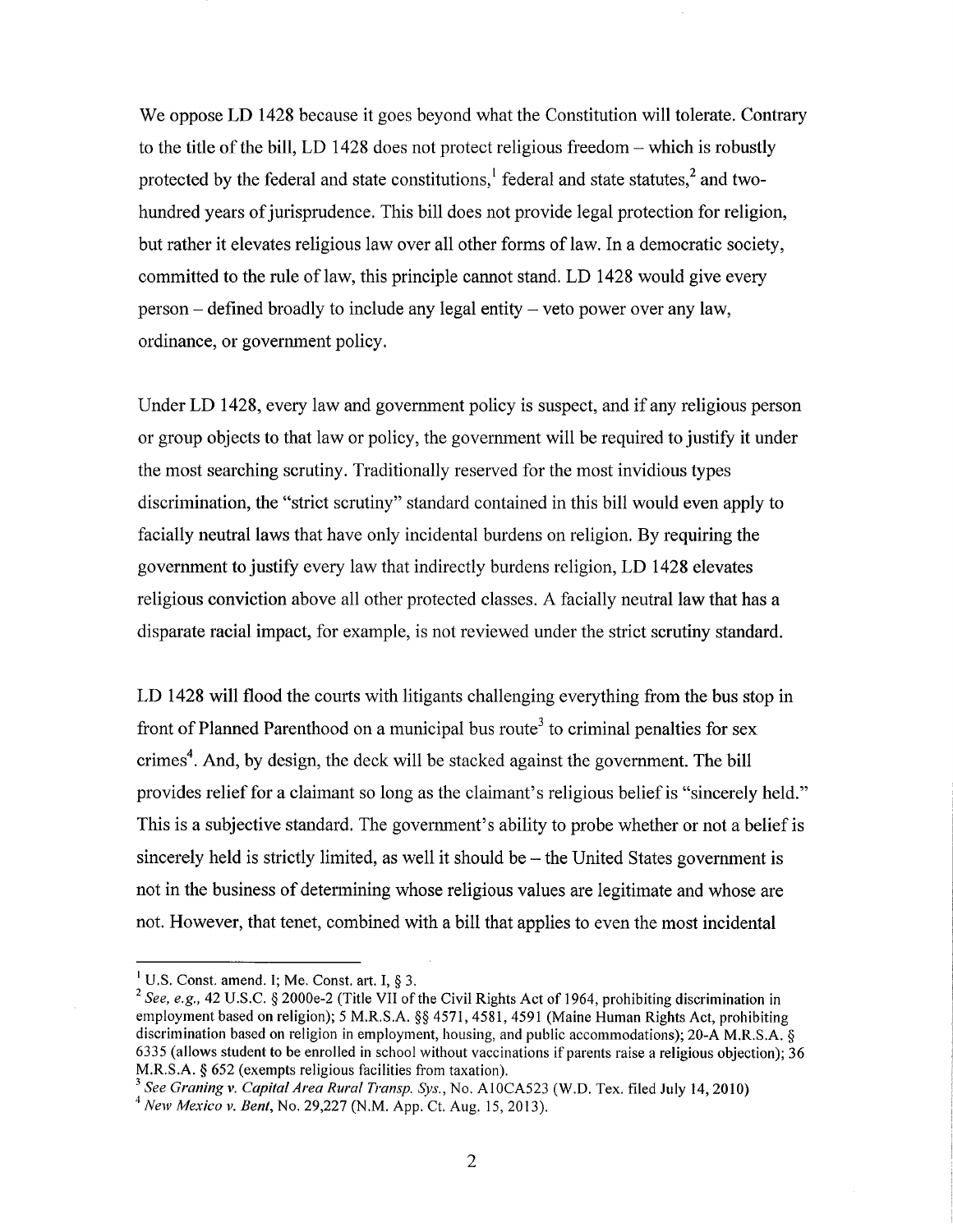burdens and that requires the state to overcome the strictest judicial test, all but guarantees that each religious claimant will become a law unto herself.

LD 1428 is far a field from the test articulated in the *Sherbert* case<sup>5</sup> or any federal or state Religious Freedom Restoration Act (RFRA). Aside from the bill's expansive concept of what constitutes a burden, the bill governs not only state action, but disputes between private parties as well. Section 4805(2) creates a "claim or defense in a judicial proceeding, regardless of whether the State or one of its political subdivisions is a party to the proceeding.<sup> $6$ </sup> This provision is squarely aimed at creating a broad exemption to the Maine Human Rights Act, which protects Mainers from discrimination based on race, color, sex, sexual orientation, disability, religion, ancestry, and national origin.7 The bill essentially creates a right to discriminate in the name of religion.

Indeed, LD 1428 would also pit religions against each other, leaving the state and courts in an impossible position. In a case where a storeowner of one faith refuses to serve a customer of a different faith, who would win? It is hard to imagine how a court would resolve such a dispute without running afoul of the First Amendment.

If religious individuals and groups were facing true burdens on the exercise of their constitutional rights, the ACLU would be leading the charge to make changes in the law, but that is not the case. We know—we bring legal cases here in Maine, and across the country, when religious groups or individuals face discrimination, or when their ability to exercise their religion is burdened. We have represented a Hasidic Rabbi who wanted to hold prayer meetings in his home, a group of Afghani immigrants who wanted to set up a mosque in a former television repair shop, and a young Christian woman who wanted to include a religious quote on her yearbook page. Nationally, we've represented a young girl who wanted to invite her classmates to a Christmas party at her church in

<sup>&</sup>lt;sup>3</sup> Sherbert v. Verner, 374 U.S. 398 (1963).

 $6$  The provision appears to be in direct response to *Elane Photography, LLC v. Willock*, 284 P.3d 428 (N.M.) App. Ct. 2012), a recent New Mexico case where a photographer refused to photograph a lesbian commitment ceremony. The couple filed a complaint with the state's human rights commission against the photographer. When the photographer attempted to use the state's RFRA to defend her actions, the court said that the statute was inapplicable in a proceeding in which the government is not a party.  $'$  5 M.R.S.A. § 4552.

<sup>3</sup>